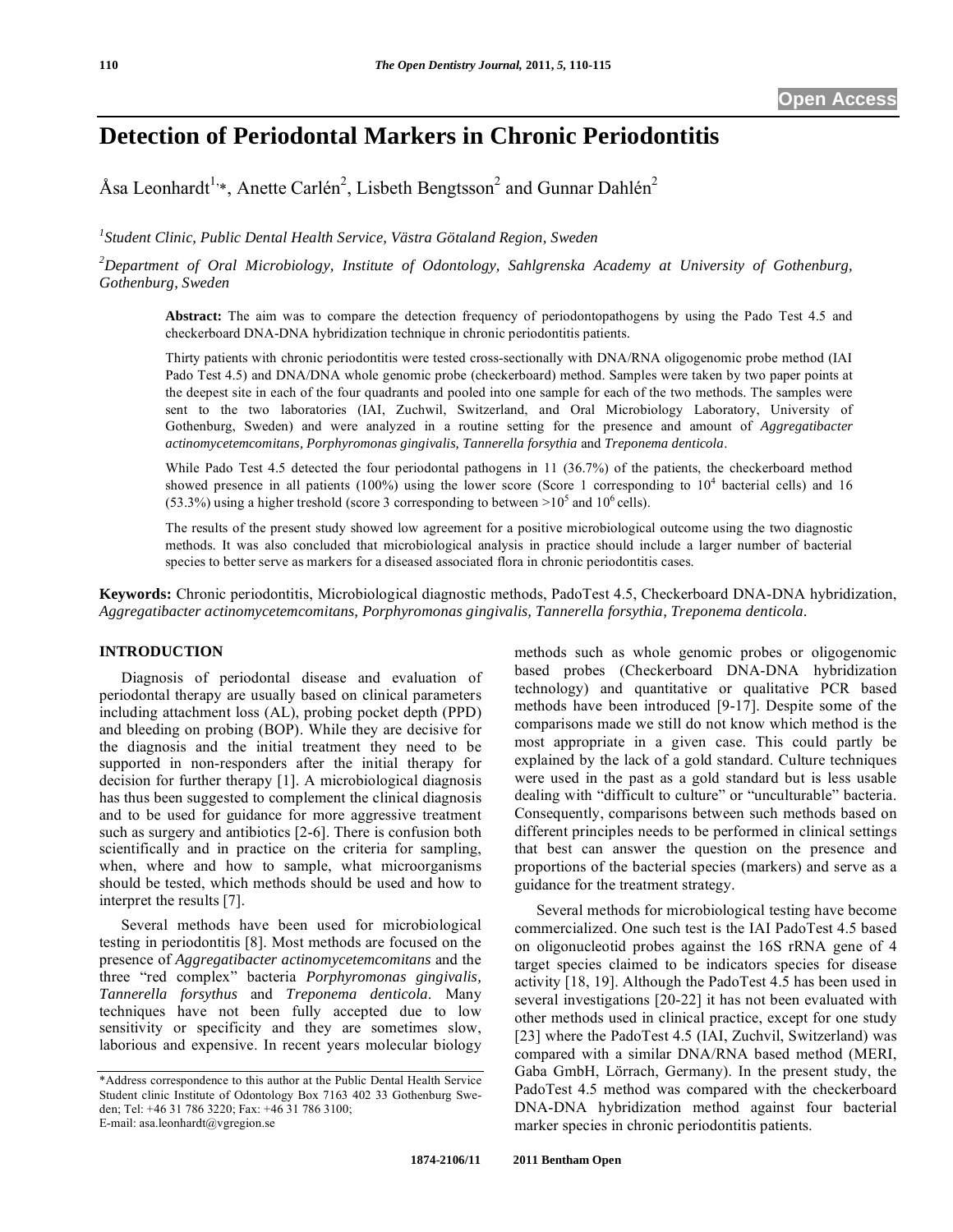#### **MATERIALS AND METHODS**

#### **Subjects**

30 adults, 21 females and 9 males, with generalized chronic periodontitis (bone loss >2/3 of the root length at several teeth) were recruited for the study. They were referred to a specialist clinic for treatment of chronic periodontitis. The clinic regularly uses microbiological samples in the treatment planning and risk evaluation of cases with advanced periodontitis. The patients were all informed about the sampling and none refused to participate.

# **Clinical Registration and Radiographs**

Full mouth recordings were taken at six sites per tooth except for third molars. Plaque (PlI) and Bleeding on probing (BoP) was scored as being absent or present (0 or 1) and % sites with plaque and BoP were calculated. Probing pocket depths (PPD) were measured and recorded in mm using a periodontal probe (Hu Friedy, Chicago, IL, USA) and were rounded to the nearest upper millimeter. Radiographs were taken to confirm the extent of bone loss.

## **Microbiological Sampling**

In each of 4 quadrants, one site with a remaining pocket depth of  $> 4$  mm was selected for microbiological sampling with the paper point technique. Two paper points (one point delivered from the PadoTest 4.5 kit and one sterilized medium size paperpoint (size 45, Roeko, Coltène/Whaledent, Langenau, Germany) were concomitantly inserted in the periodontal pocket and kept in place for 10 secs. The 4 PadoTest 4.5 points (green marked at the top) taken from the same patients were pooled for the PadoTest 4.5. The samples were sent for analysis to the Institute fur Angewandte Immunologie (IAI, Zuchwil, Switzerland). The other 4 points from the same patients were pooled into  $150 \mu$  TE buffer for analysis with the checkerboard methodology and sent to the laboratory of Oral Microbiology, Institute of Odontology, Sahlgrenska Academy at University of Gothenburg, Sweden. The samples were handled in the routine outline of the two laboratories and they did not know they participated in a comparative study.

# **IAI PadoTest 4.5 (a DNA/RNA Probe Method)**

The procedures are based on oligonucleotid probe technology according to standard procedures [23]. According to their protocol the samples were hybridized for the 16S rRNA gene of *A. actinomycetemcomitans, P. gingivalis, T. forsythia, T. denticola* and to an universal bacterial probe (IAI and MicroProbe Corporation, Bothwell, WA, USA).

#### **Checkerboard Technique (a DNA/DNA Probe Method)**

The presence and level of the four species *A. actinomycetemcomitans, P. gingivalis, T. forsythia, T. denticola* were determined with the aid of the checkerboard DNA-DNA hybridization methodology according to Dahlén and Leonhardt, [24]. In the routine setting in the laboratory the checkerboard panel contains additional 8 species, *Campylobacter rectus, Filifactor alocis, Fusobacterium nucleatum, Parvimonas micra, Porphyromonas endodontalis, Prevotella intermedia, Prevotella nigrescens and Prevotella tannerae.* In brief, whole genomic DNA probes were prepared from the panel of bacterial species using a digoxygenin labelling kit (Roche, Mannheim, Germany). The plaque samples were denaturated with 0.5 M NaOH, freezed and thawed 5 times and finally the bacterial cells were mechanically disrupted of by vortexing with glass beads. The samples were then boiled for 5 min, neutralized with ammonium acetate, transferred onto nylon membranes (Minislot device, Immunetics, Cambridge, MA) and fixed by UV-light. After 2h of prehybridisation at 42ºC, the DNA probes were allowed to hybridize over night in lanes vertically to the plaque and saliva samples using a Miniblotter device (Immunetics) at 42ºC. After a series of stringency washes at 70ºC, hybrids were detected using phosphatase-conjugated anti-digoxygenin antibodies and the signals were visualised with a chemiluminescent substrate (CDP-Star, Roche). Evaluation of the number of bacteria in the samples was performed by comparing the obtained signals with the ones generated by pooled standard samples containing  $10^6$  and  $10^5$  cells of each species. The results were transferred to a scoring system (0- 5), where 0 indicated no signals, score 1 visible signals corresponding to  $\leq 10^5$  and score 3 signals corresponding between  $10^{5}$ - $10^{6}$  cells.

#### **Control Samples**

A series of control samples were prepared from plaque sampled with curette from 5 periodontally healthy students, who had abstained from tooth brushing for one day. The plaque from each student was suspended into  $100 \mu l$  TEbuffer and 10<sup>6</sup> cells of each target bacteria were then added to make a positive control sample with a mixed microbial population. From these suspensions paper point samples were taken, one for PadoTest 4.5 and one for checkerboard analysis mimicking true samples taken directly from periodontal pockets. The control samples were also blinded for the two laboratories.

#### **Statistical Calculation**

Agreement (%) between the two methods was calculated (statistical package SAS 8.2) for the 4 target bacterial species and a kappa coefficient was calculated for each target bacteria using score  $> 1$  or score  $> 3$  for checkerboard results versus PadoTest 4.5.

#### **RESULTS**

#### **Clinical Recordings**

The 30 patients had a mean age 57 (SD  $\pm$ 11, range 39-81). They had  $23.7\pm4.2$  remaining teeth (range 16-28), 75.5 $\pm$ 12.0 % sites  $\geq$ 4mm and 5.5 $\pm$  9.2 % sites with PPD  $\geq$ 7mm. Full mouth PII, BoP, and PPD recordings are shown in Table **1**. The mean probing pocket depth of sampling sites were  $5.54 \pm 0.71$  mm and mean BoP at sampling sites 77.5 $\pm$ 17.7 %. All sampling sites were clinically defined as diseased.

#### **Bacterial Marker Frequency**

The 3 red complex bacteria (*P. gingivalis, T.denticola, T. forsythia*) were frequently found with the checkerboard method at the score 1 and more and considerably less at score  $\geq$  3 (Table 2). The PadoTest 4.5 identified the 3 red complex bacteria in a lower frequency. *A. actinomycetem-*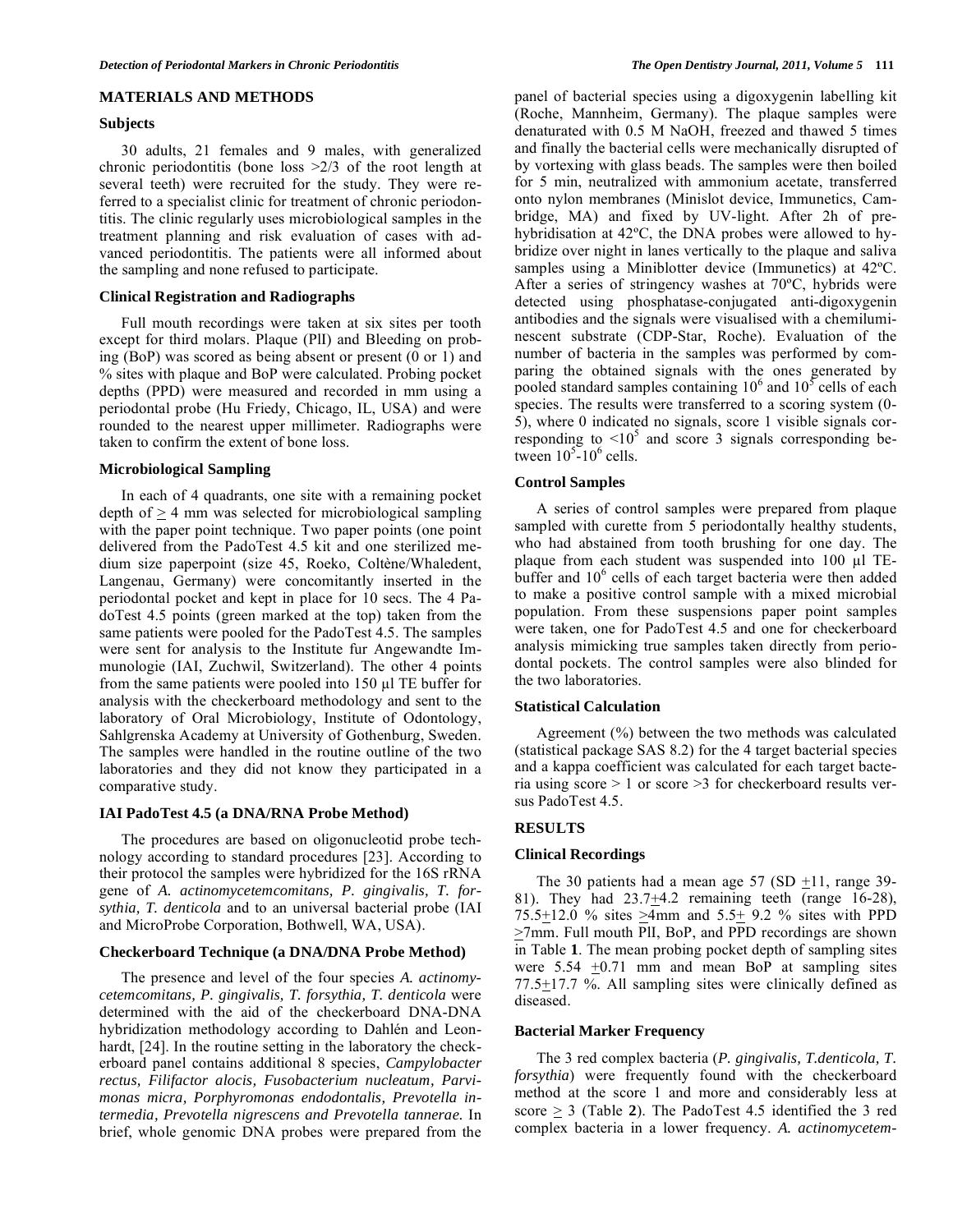| <b>Clinical Parameters</b> | <b>Full Mouth Recordings</b> | <b>Recordings at Sample Sites</b> |
|----------------------------|------------------------------|-----------------------------------|
| PPD (mean+SD)              | $4.7+0.92$                   | $5.54 + 0.71$                     |
| BoP $%$ (mean+SD)          | $60.9 + 16.3$                | $77.5 + 17.7$                     |
| PII % (mean+SD)            | $60.6 + 15.7$                | $62.9 + 17.7$                     |

**Table 1. Clinical Parameters Full Mouth and in Sample Sites of 30 Patients with Periodontitis Used for Comparison Between Two Microbiological Tests** 

*comitans* was detected with the checkerboard technique in 11 of the 30 patients (36.7%) at score 1 while in no case it was identified using the Pado test 4.5. In all, 16 patients (53.3%) indicated a disease associated flora in the checkerboard analysis while 11 (36.7%) was indicated with the PradoTest 4.5 (Table **2**). Table **3** showing the extended panel of bacterial species in the checkerboard method shows that other bacterial species also were quite frequent in the samples. Thus *P. tannerae* and *F. alocis* were present in around 50% of the cases and any of the 12 bacterial markers at score 3 or more was found in 83.3%.

# **Correlation (Agreement) Between Pado test 4.5 and Checkerboard Technique**

The agreement  $(%)$  between the two methods was seemingly high (agreement >50%) for 3 of the marker bacteria (except *T. denticola* with an agreement of 19%), when score 1 was used as cut off point for the checkerboard method (Table 4). When  $score \geq 3$  was used, the agreement was even higher, explained by the increase of negative samples with both methods. In 17 (57%) samples the checkerboard was positive and the Pado test was negative and 4 of the samples were positive for more than 1 species (Table **4**). The kappa statistics showed that this agreement was not at an acceptable level. The agreement for *A. actinomycetemcomitans* was 100% due to all samples were negative with both methods.

## **Control Samples**

The five control samples in which  $10<sup>6</sup>$  cells of the 4 target species were added to plaque samples from periodontally healthy students showed no agreement between the PadoTest 4.5 (Table **5**). The PadoTest 4.5 identified the added *P. gingivalis* only and as present in low number (score 1) in one sample. The checkerboard showed score 5 for all 4 target species in all 5 samples.

## **DISCUSSION**

The agreement for a positive outcome of 4 bacterial periodontal markers between the PadoTest 4.5 and the checkerboard DNA-DNA hybridization method was found to be low. When the score 3 (corresponding to  $10^6$  cells) was used as cut off level for the checkerboard this method disclosed more positive (53.3 %) samples than the PadoTest 4.5 (36.7 %) (Table **2**). For each of the individual markers (target bacteria) the discrepancy between the two methods was even more pronounced. Only in two cases the two methods concomitantly disclosed the same bacteria (*T.denticola*). PadoTest 4.5 showed a negative outcome in 17 samples (57%) for which the checkerboard showed a positive outcome using the higher cut off level. This indicates a lower detection sensitivity of the PadoTest 4.5. On the other hand

in 2 samples a higher score was found with PadoTest 4.5 than the checkerboard indicating methodological shortcomings may prevail with both methods.

For this study, patients were selected with moderate to advanced chronic periodontitis and with an expected high frequency of marker bacteria. The detection frequencies found indicated a low sensitivity of the PadoTest 4.5 method compared to the checkerboard method. The PadoTest 4.5 thus seems to underestimate the number of positive sites/individuals suggested by a high number of false negatives. From the control experiment where cells of the target bacteria were added to plaque samples taken from students it was obvious that the PadoTest 4.5 did not detect the marker bacteria to the same extent as the checkerboard method. It is possible that the difference in transport time and the time lapse of several days before analysis may explain some of the discrepancy between the methods. Presence of bacterial DNAses in the sample may degrade bacterial DNA leading to a lower level of target DNA. The checkerboard sample was processed immediately. PadoTest 4.5 has been compared with a similar DNA/RNA oligoprobe method MERDI [23] and showed a good agreement for three of the species *P. gingivalis, T. forsythia* and *T. denticola.* It was claimed [23] that the sensitivity of DNA/RNA oligonucleotide probes has a slightly lower sensitivity  $(10^4 \text{-} 10^5 \text{ cells})$  compared to whole genomic DNA/DNA hybridization methods such as the used checkerboard technique. The checkerboard has been calculated to have a detection level of  $10<sup>4</sup>$  which can explain the higher detection rate of the marker bacteria [25]. On the other hand, the specificity in the PadoTest 4.5 is supposed to be higher due to the risk for cross-hybridizations between related species using the checkerboard method and whole genomic probes [10]. Cross-reactions lower the specificity and increase a risk for a higher frequency of false positives [25] when using the lower threshold level (Score 1) for detection. Consequently, using Score 3 as a more reliable level for a biological cut off gives a higher specificity. The number of diseased patients, which should be treated as indicated microbiologically was 16 (53.3%) using the checkerboard method. On the other hand, the remaining 14 patients are maybe false negatives at this cut off if the 4 marker bacteria are used. At the lower score (score 1) all 30 patients indicated a diseased flora. If the entire checkerboard panel of 12 bacteria is used, 25 patients were positives at score 3. This shows the necessity to expand the number of marker bacteria associated with disease. Clinically all 30 patients were untreated and defined as periodontally diseased. Consequently, chronic periodontitis should be regarded as a polymicrobial infection with a rather limited specificity if the red complex and *A. actinomycetemcomitans* are used as markers.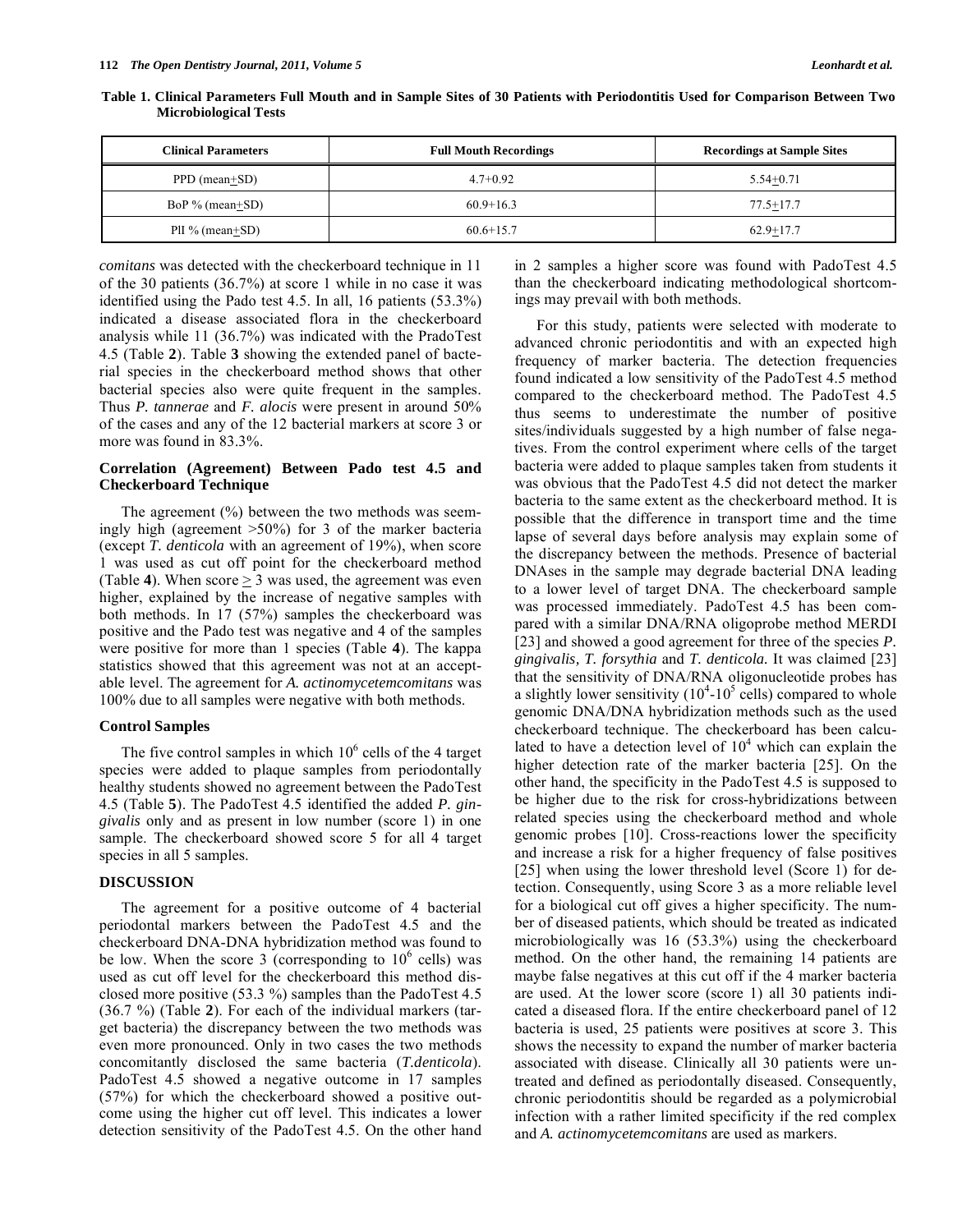# **Table 2. Comparison Checkerboard and PadoTest 4.5**

| <b>Bacterial Markers</b>   | <b>Checkerboard</b><br>Score >1<br>No of samples $(\% )$ | <b>Checkerboard</b><br>Score $>3$<br>No of samples $(\% )$ | PadoTest 4.5<br><b>Presence of Marker</b><br>No of samples $(\% )$ |
|----------------------------|----------------------------------------------------------|------------------------------------------------------------|--------------------------------------------------------------------|
| A. actinomycetemcomitans   | 10(33.3)                                                 | 0(0)                                                       | 0(0)                                                               |
| P. gingivalis              | 16(53.3)                                                 | 5(16.5)                                                    | 9(30.0)                                                            |
| T. denticola               | 29 (96.7)                                                | 11(36.7)                                                   | 5(16.7)                                                            |
| T. forsythia               | 18(60.0)                                                 | 10(33.3)                                                   | 3(10.0)                                                            |
| Any of the 4 markers       | 30(100)                                                  | 16(53.3)                                                   | 11(36.7)                                                           |
| Total bacterial load (TBL) | nd                                                       | nd                                                         | $34.1 + 14.8*$                                                     |

nd =not determined

\*TBL according to PadoTest protocol (Unknown sort)

# **Table 3. Presence (Score Frequency) in Samples Analysed with the Checkerboard Method**

| <b>Bacterial Markers</b> | <b>Checkerboard</b><br>Score >1<br>No of Samples (%) | <b>Checkerboard</b><br>Score $>3$<br>No of Samples (%) |
|--------------------------|------------------------------------------------------|--------------------------------------------------------|
| P. intermedia            | 14(46.7)                                             | 8(26.7)                                                |
| P. nigrescens            | 14(46.7)                                             | 9(30.0)                                                |
| F. nucleatum             | 16(53.3)                                             | 2(6.7)                                                 |
| P. micra                 | 25(83.3)                                             | 10(33.3)                                               |
| C. rectus                | 24(80.0)                                             | 1(3.3)                                                 |
| E. corrodens             | 18(60.0)                                             | 9(30.0)                                                |
| P. tannerae              | 30(100)                                              | 15(50.0)                                               |
| F. alocis                | 29(96.7)                                             | 16(53.3)                                               |
| P. endodontalis          | 17(56.7)                                             | 8(26.7)                                                |
| 1-12 of the markers      | 30(100)                                              | 25(83.3)                                               |

# **Table 4. Agreement of Bacterial Markers with the Use of Prado Test 4.5 Versus Checkerboard in Pooled Samples (4 Sites) from 30 Patients with Chronic Periodontitis**

| <b>Bacterial species</b><br>Score >1 Checkerboard | PadoTest +<br>$Checkerboard +$ | PadoTest +<br>Checkerboard- | PadoTest-<br>$Checkerboard +$ | PadoTest-<br>Checkerboard - | Aggreement % | Kappa<br>Coefficient |
|---------------------------------------------------|--------------------------------|-----------------------------|-------------------------------|-----------------------------|--------------|----------------------|
| A. actinomycetemcomitans                          | $\theta$                       | $\Omega$                    | 11                            | 19                          | 63.3         | < 0.0001             |
| P. gingivalis                                     | 3                              | $\theta$                    | 13                            | 14                          | 56.7         | 0.17                 |
| T. denticola                                      | 5                              | $\boldsymbol{0}$            | 24                            |                             | 20.0         | 0.01                 |
| T. forsythus                                      | 9                              | $\Omega$                    | 9                             | 12                          | 70.0         | 0.44                 |
| Score >3 checkerboard                             |                                |                             |                               |                             |              |                      |
| A. actinomycetemcomitans                          | $\theta$                       | $\theta$                    | $\theta$                      | 30                          | 100          | n.d                  |
| P. gingivalis                                     | $\Omega$                       | $\theta$                    | 5                             | 25                          | 83.3         | < 0.0001             |
| T. denticola                                      | 2                              | $\theta$                    | 9                             | 19                          | 70.0         | 0.20                 |
| T. forsythus                                      | 0                              |                             | 8                             | 20                          | 66.7         | $-0.12$              |

\* Kappa statistics calculated for checkerboard score 1 and higher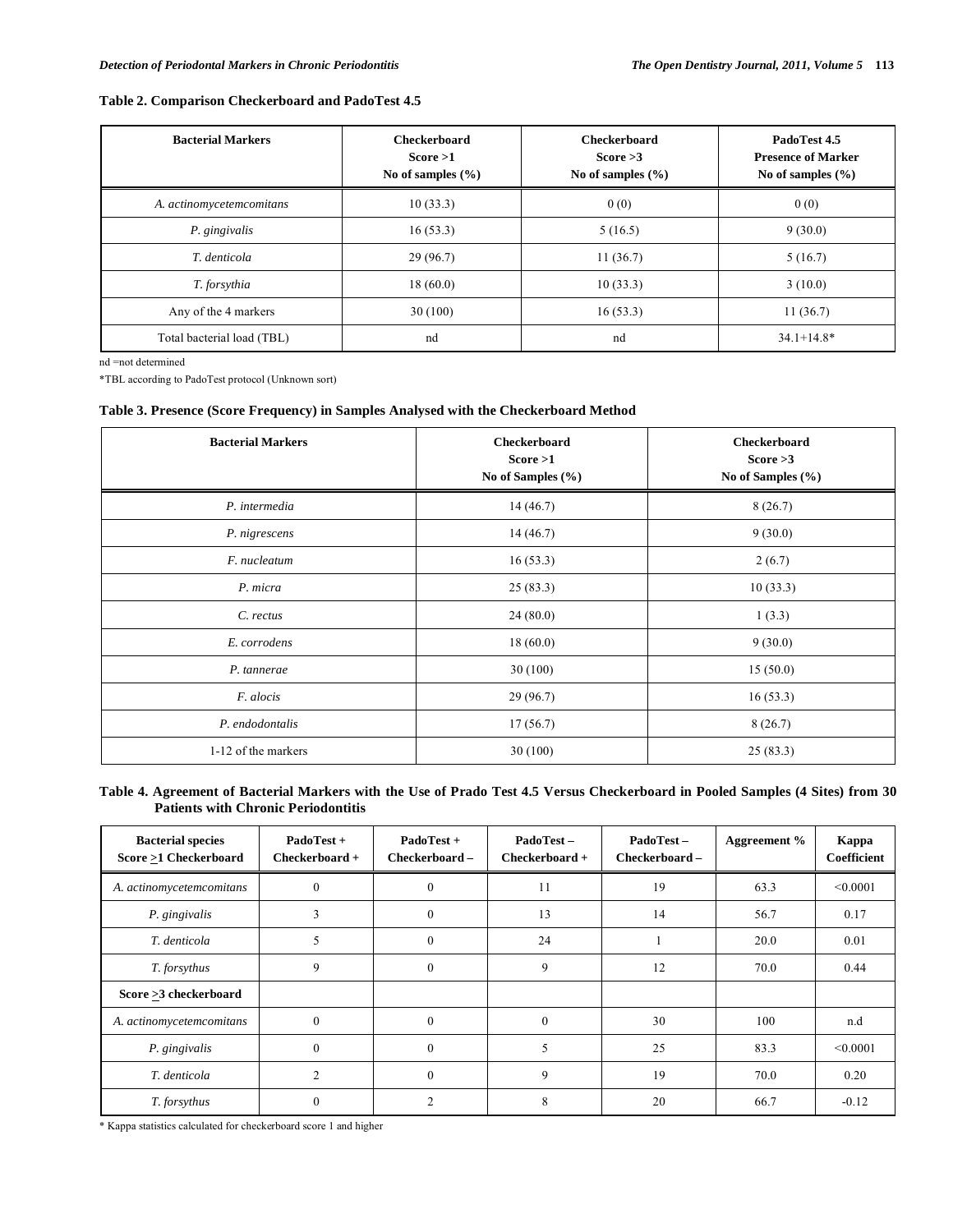| <b>Bacterial Species</b> | PadoTest 4.5 | Checkerboard |
|--------------------------|--------------|--------------|
| A. actinomycetemcomitans |              |              |
| P. gingivalis            |              |              |
| T. denticola             |              |              |
| T. forsythia             |              |              |
| No cells added           |              |              |

**Table 5. Number of Positive Control Samples with Target Cells Added to Plaque Samples and Analyzed with PadoTest 4.5 and Checkerboard (Score**  $\geq$  **3)** 

There is a risk for false negatives using only one test occasion. A repeated evaluation of each patient would probably ncrease the number of positives with both methods due to methodological variations in sampling, handling, and transportation and in the laboratory process. On the other hand repeated sampling and analyzing will extend the diagnostic period and become too expensive and will not be an option in the clinical practice.

No method is ideal for detecting periodontitis associated bacteria. The lack of a gold standard method makes it difficult to evaluate the best method for a reliable detection of the microflora and bacterial markers of deep periodontal pockets. That would speak for a more sensitive methodology such as a PCR based method with detection below  $10^2$  cells. On the other hand such sensitive method may certainly increase the number positives also in non-diseased pockets and patients. Thus a higher sensitivity leads to an increased number of false positives, a misguidance of diagnosis and maybe an overtreatment of the patient. If there is a certain threshold for which the true positives are high and false positives are low is not known.

The importance of various microorganisms in periodontitis progression has changed from the specific plaque hypothesis in the 80´s over clusters and complexes to the ecological plaque hypothesis proposed by Marsh [26]. With this hypothesis as a basis for the choice of an appropriate method to disclose a diseased related microflora should include a panel of bacteria to cover the differences in the microbiological pattern from one patient to another. The checkerboard method with an extended panel would be more ideal and clinically useful [24].

Microbiological diagnosis was used in this study on untreated patients with chronic periodontitis with the purpose of disclosing many positives in order to get an appropriate comparison between the two methods. On the other hand, microbiological analysis has little to add for patients and sites that already by clinical criteria are diagnosed as diseased. Microbiological analysis would be more informative to perform as an adjunct to clinical diagnosis after treatment to evaluate whether site/patients has been sufficiently treated. Then a presence of markers at high scores would indicate a remaining disease associated flora and these sites should be retreated with the aim of changing the ecology of the periodontal pocket (pocket elimination by surgery and/or antibiotics). The Pado test 4.5 could not detect the bacteria placed in the control samples. We therefore challenge the utility of the test. A method for microbiological analysis that is cheap and convenient and that allow sampling of many sites and detecting many relevant markers but not necessarily be very sensitive should be used. The checkerboard methodology would fulfill many of these requirements.

# **ACKNOWLEDGEMENTS**

This study was supported by the Public Dental Health Service, Västra Götaland, Sweden.

#### **REFERENCES**

- [1] Brochut PF, Marin I, Baehni P, Mombelli A. Predictive value of clinical and microbiological parameters for the treatment outcome of scaling and root planning. J Clin Periodontol 2005: 32: 695-701.
- [2] Levy D, Csima A, Birek P, Ellen RP, McCulloch C. Impact of microbiological consultation on clinical decision making: a clinical case-control study of clinical mangement of recurrent periodontitis. J Periodontol 1993; 64: 1029-39.
- [3] Suchett-Kaye G, Morrier JJ, Barsotti O. Clinical usefulness of microbiological diagnostic tools in the management of periodontal disease. Res Microbiol 2001; 152: 631-9.
- [4] Listgarten MA, Loomer PM. Microbial identification in the management of periodontal disease. Ann Periodotol 2003; 8: 182-92.
- [5] Ezzo PJ, Cutler CW. Microorganisms as risk indicators for periodontal disease. Periodontology 2000 2003; 32: 24-35.
- [6] Shaddox LM, Walker C. Microbial testing in periodontitis: value, limitations and future directions. J Periodontol 2000 2009; 50: 25- 38.
- [7] Dahlén G. Microbiological diagnostics in oral diseases. Acta Odont Scand 2006; 64: 164-8.
- [8] Loomer PM. Microbiological testing in the treatment of periodontal diseases. Periodontol 2000 2004; 34: 49-56.
- [9] Ashimoto A, Chen C, Bakker I, Slots J. Polymerase chain reaction detection of 8 putative periodontal pathogens in subgingival plaque of gingivitis and advanced periodontitis lesions. Oral Microbiol Immunol 1996; 11: 266-73.
- [10] Wong M, DiRienzo, Lai C-H, Listgarten MA. Comparison of randomly cloned and whole genomic DNA probes for the detection of *Porphyromonas gingivalis* and *Bacteroides forsythus*. J Periodot Res 1996; 31: 27-35.
- [11] Riggio MP, Macfarlane TW, Mackenzie D, Lennon A, Smith AJ, Kinane D. Comparison of polymerase chain reaction and culture methods for detection of *Actinobacillus actinomycetemcomitans* and *Porphyromonas gingivalis* in subgingival plaque samples. J Periodontal Res 1996; 31: 496-501.
- [12] Papapanou PN, Madianos PN, Dahlén G, Sandros J. "Checkerboard" versus culture: a comparison between two methods for identification of subgingival microbiota. Eur J Oral Sci 1997; 105: 389- 96.
- [13] Eick S, Pfister W. Comparison of microbial cultivation and commercial PCR based method for detection of periodontopathogenic species in subgingival plaque samples. J Clin Periodontol 2002; 29: 638-44.
- [14] Moraes SR, Siquerira JF Jr, Colombo AP, Rocas IN, Ferreira MC, Domingues RM. Comparison of the effectiveness of bacterial culture, 16S rDNA directed polymerase chain reaction and checker-